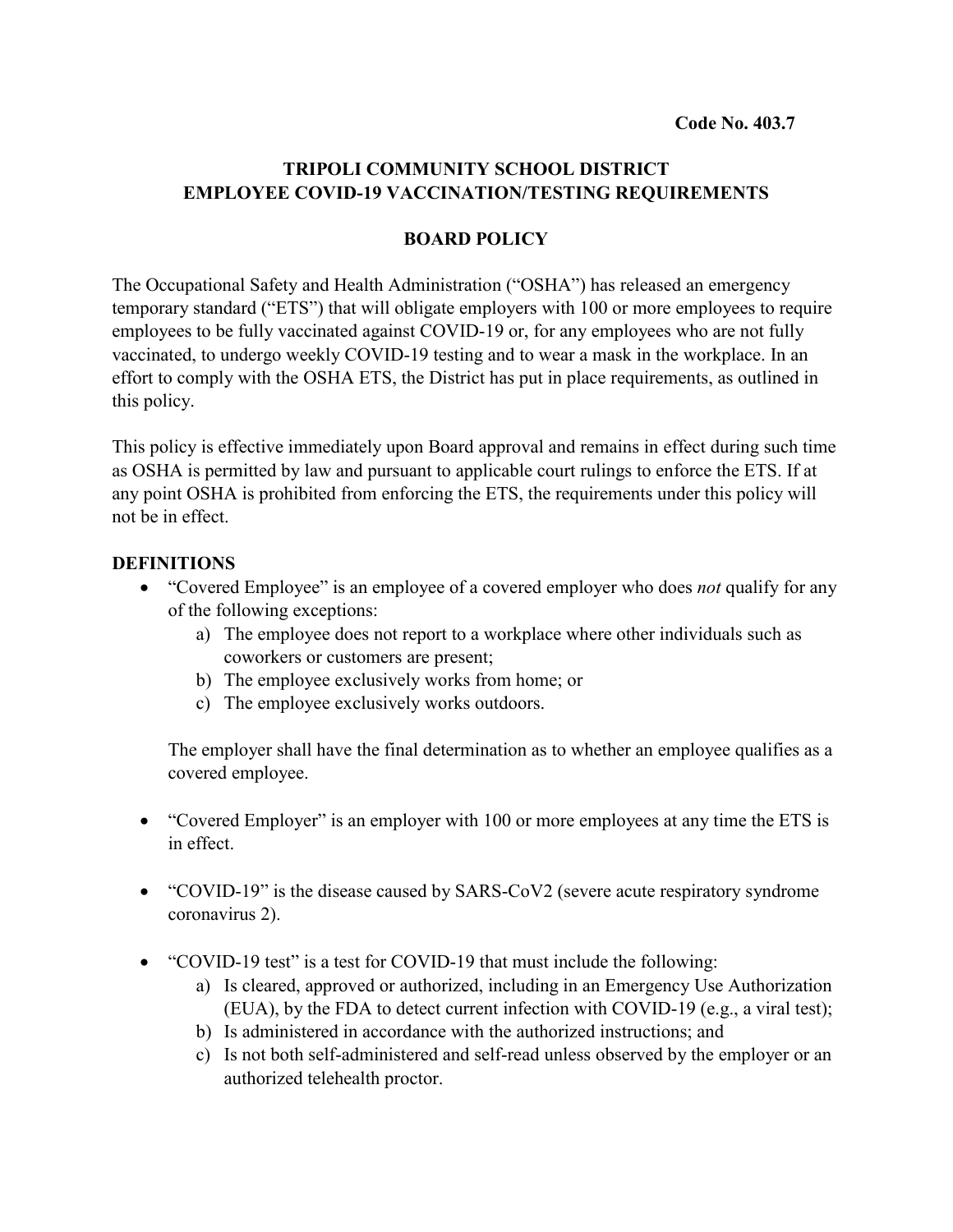Examples of tests that satisfy this requirement include tests with specimens that are processed by a laboratory (including home or on-site collected specimens which are processed either individually or as pooled specimens), proctored over-the-counter tests, point of care tests, and tests where specimen collection and processing is either done or observed by an employer.

- "Face covering" means a covering that must include the following:
	- a) Completely covers the wearer's nose and mouth;
	- b) Is made with two or more layers of breathable fabric that is tightly woven (i.e., the fabric does not let light pass through when held up to a light source);
	- c) Is secured to the head with ties, ear loops, or elastic bands that go behind the head (if gaiters are worn, they should have two layers of fabric or be folded to make two layers);
	- d) Fits snugly over the nose, mouth, and chin with no large gaps on the outside of the face; and
	- e) Is a solid piece of material without slits, exhalation valves, visible holes, punctures, or other openings

This definition includes clear face coverings or cloth face coverings with a clear plastic panel that, despite the non-cloth material allowing light to pass through, otherwise meet this definition and which may be used to facilitate communication with people who are deaf or hard-of-hearing or others who need to see a speaker's mouth or facial expressions to understand speech or sign language respectively. The employer shall have the final authority on whether any particular item qualifies as a "face covering" pursuant to this policy.

- "Facemask" means a surgical, medical produce, dental, or other isolation mask that is FDA-cleared, authorized by an FDA EUA, or offered or distributed as described in an FDA enforcement policy.
- "Fully vaccinated" means at least two weeks have passed since an individual has received both primary doses of a two-dose COVID-19 vaccine (i.e., Pfizer or Moderna) in accordance with the minimum recommended interval between doses OR has received the only primary dose of a single-dose COVID-19 vaccine (i.e., Johnson & Johnson). Whether or not an employee has received a "booster shot" is not considered in determining whether an individual is fully vaccinated.
- "Proof of vaccination" includes the following:
	- a) The record of immunization from a healthcare provider or pharmacy;
	- b) A copy of the COVID-19 Vaccination Record Card;
	- c) A copy of medical records documenting the vaccination;
	- d) A copy of immunization records from a public health, state, or tribal immunization information system, or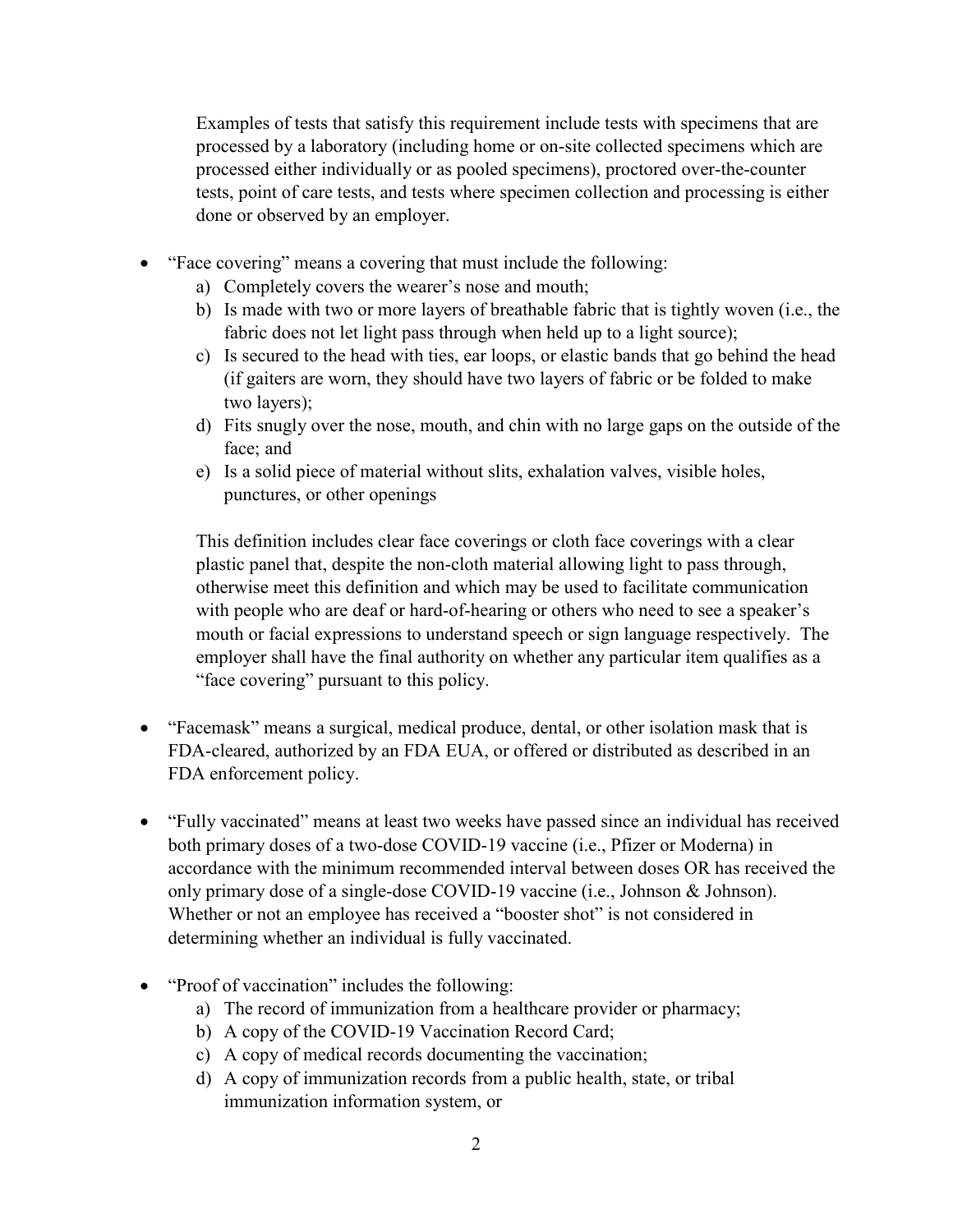e) A copy of any other official documentation that contains the type of vaccine administered, date(s) of administration, and the name of the health care professional(s) or clinic site(s) administering the vaccine(s).

An employee may produce a physical or digital copy of the employee's proof of vaccination.

If an employee is unable to produce acceptable proof of vaccination, the employee may produce a signed and dated statement that attests to the employee's vaccination status and that they have lost or otherwise are unable to produce proof of vaccination as required by the policy and the law. An employee needing to complete this statement should contact Human Resource Department.

• "Workplace" is a physical location that can be either fixed or mobile where the covered employer's work or operations are performed. It can include a vehicle or any other enclosed space. Workplace does not include an employee's residence.

# **GENERAL REQUIREMENTS**

Effective January 10, 2022, all covered employees must meet one of the following requirements:

- 1) Be fully vaccinated, or
- 2) If not fully vaccinated for any reason, wear a face covering at work at all times unless otherwise outlined in this policy.

Effective February 9, 2022, all covered employees must meet one of the following requirements:

- 1) Be fully vaccinated, or
- 2) If not fully vaccinated for any reason, do both of the following:
	- a) Provide proof of a weekly COVID-19 test, and
	- b) Wear a face covering at work at all times unless otherwise outlined in this policy.

It is the policy of the District that no employee, contractor, customer, or agent of the employer shall discriminate, harass, or retaliate against an individual due to the individual's actual or perceived vaccination status or for reporting concerns pursuant to this policy. If an individual believes such discrimination, harassment, or retaliation has occurred, the individual should report that conduct pursuant to the employer's complaint policies.

## **A. Determination of Employee Vaccination Status**

The OSHA ETS requires that a covered employer determine whether each of its covered employees is fully vaccinated. Therefore, if a covered employee wishes to be considered fully vaccinated, such that the covered employee will not have to follow the requirements in place for an unvaccinated covered employee (to wear a face covering and test weekly for COVID-19), the covered employee should provide proof of vaccination.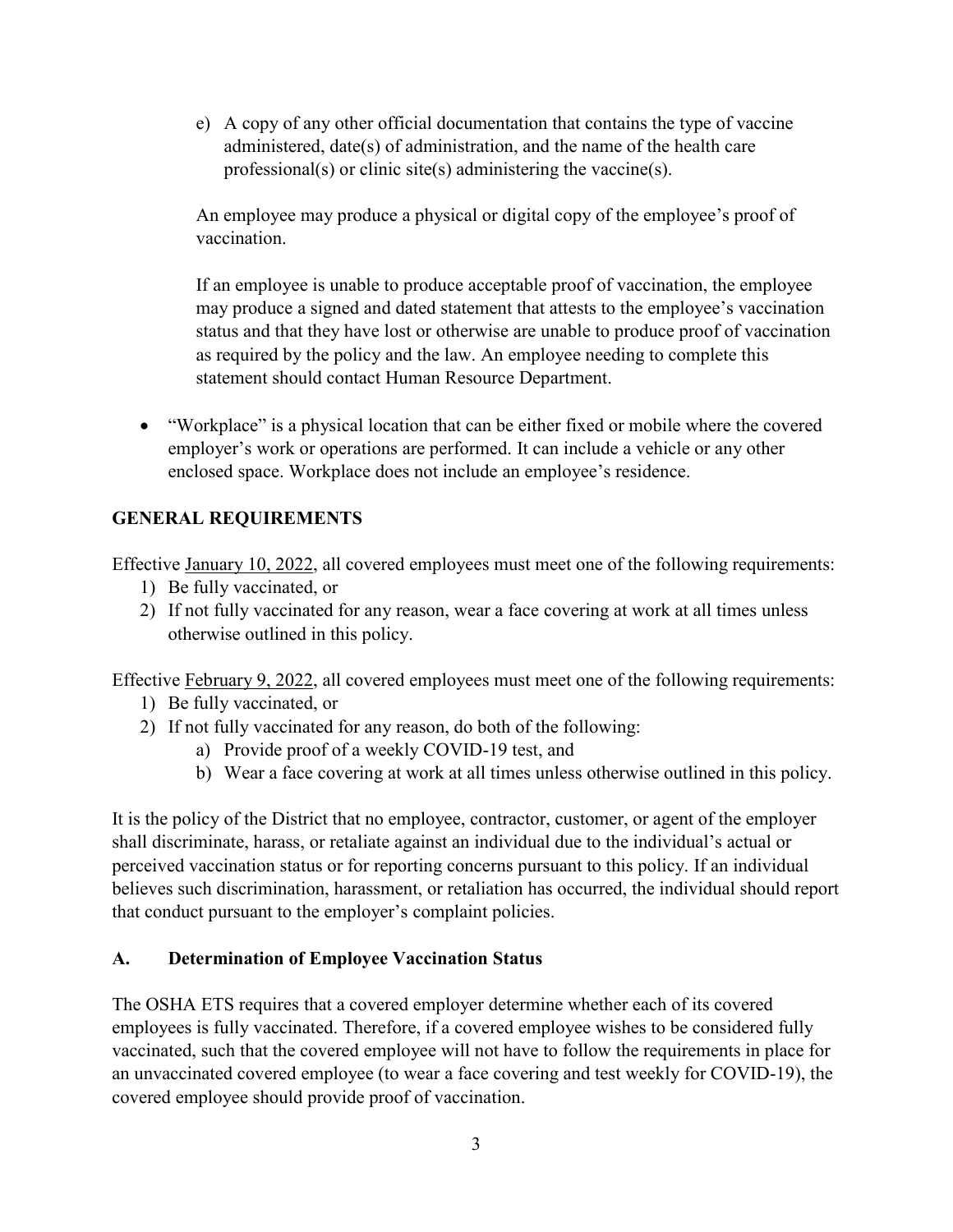A covered employee should provide proof of vaccination to Human Resource Department no later than **January 10, 2022**. A covered employee may provide a physical copy or digital copy (i.e., a photograph or scanned copy) of proof of vaccination.

If a covered employee fails to provide proof of vaccination prior to January 10, 2022, the covered employee will be presumed to be unvaccinated and must comply with the "Requirements for Employees who are Not Fully Vaccinated" outlined in this policy, including wearing a face covering at work and testing for COVID-19, until such time when the covered employee provides proof of vaccination.

A covered employee hired during the effective date of this policy should provide proof of vaccination consistent with this policy no later than seven (7) days after their date of hire. Until such time as a newly hired covered employee provides proof of vaccination, the covered employee must comply with the "Requirements for Employees who are Not Fully Vaccinated" outlined in this policy.

### **B. Requirements for Employees Who are Not Fully Vaccinated**

If a covered employee is not fully vaccinated (including a covered employee who is presumed to not be fully vaccinated because the covered employee has not provided the requisite proof of vaccination), the covered employee is required to take the following action:

- 1) Beginning January 10, 2022, the covered employee shall wear a face covering at all times while in the workplace *unless* one of the following situations  $exist!$ :
	- a) The covered employee is alone in a room with floor to ceiling walls and a closed door;
	- b) The covered employee is eating or drinking for a limited period of time at the workplace;
	- c) It is necessary for the covered employee to remove the covered employee's face covering for a limited period of time to comply with safety or security requirements; or
	- d) When the covered employee is wearing a respirator or facemask.

The employee shall be responsible for the cost of any face coverings. Face coverings shall be replaced when wet, soiled, or damaged. A face shield may be worn in addition to a face covering, but not lieu of a face covering.

<span id="page-3-0"></span><sup>&</sup>lt;sup>1</sup> A covered employee who has received both primary doses of a of a two-dose COVID-19 vaccine (i.e., Pfizer or Moderna) in accordance with the minimum recommended interval between doses prior to January 10, 2022, but who has not yet passed the two-week waiting period to be considered fully vaccinated, is not required to wear a face covering in the workplace as outlined in this policy.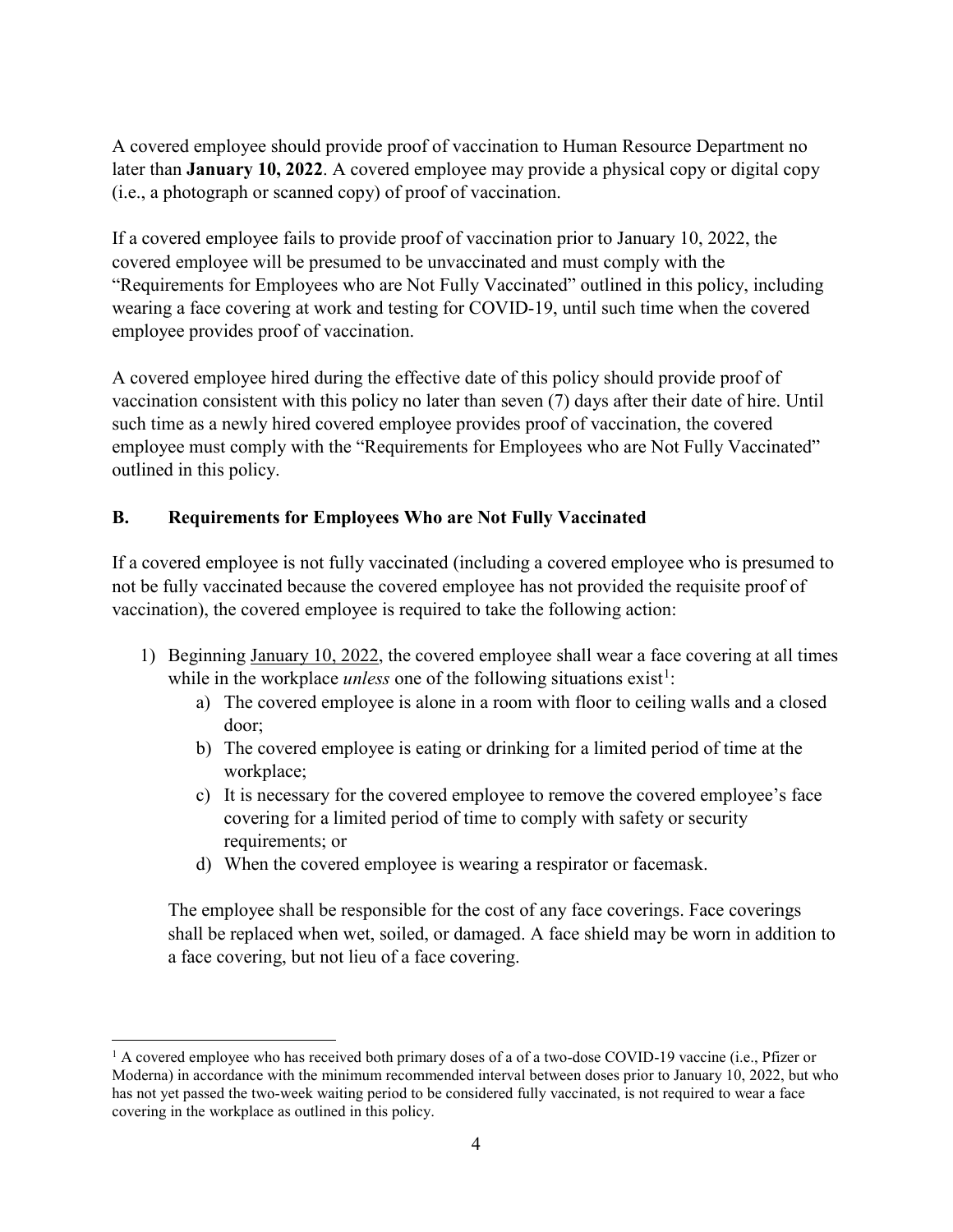Nothing in this policy shall be construed to prohibit or otherwise prevent any employee from wearing a face covering unless such face covering would create a hazard of serious injury or death.

2) Beginning February 9, 2022, the covered employee shall receive and submit to the employer a COVID-19 test at least once every seven  $(7)$  days.<sup>[2](#page-4-0)</sup>

*EMPLOYEE ARRANGES TEST AND PAYS*: The covered employee shall provide written proof of a COVID-19 test that includes the date of the COVID-19 test and the outcome of the COVID-19 test (either positive of negative for COVID-19) (Outlined in a schedule to be made available to all employees) of each week.

Sufficient written proof of a COVID-19 test shall include certification from the test proctor (because the COVID-19 test cannot be both self-administered and self-read) that includes the following:

- a) The date of the COVID-19 test;
- b) Certification the COVID-19 test was administered in accordance with the test's authorized instructions; and
- c) The outcome of the COVID-19 test (either positive of negative for COVID-19).

If the day the covered employee is scheduled to receive the COVID-19 test falls on a holiday or a date the covered employee is otherwise absent from work, the employee shall provide proof of a COVID-19 test at the beginning of the covered employee's next shift.

The covered employee shall be responsible for all costs related to the COVID-19 test. These policies shall apply to all covered employees who are not fully vaccinated including if a covered employee does not become fully vaccinated due to health, disability, and/or religious reasons. If a covered employee is unable to comply with the "Requirements for Employees who are Not Fully Vaccinated" for a disability or religious reason, the covered employee should contact Human Resource Department to discuss if a reasonable accommodation is available.

If the covered employee fails or otherwise refuses to wear a face covering or to provide a COVID-19 test as required by this policy, the employee shall be immediately removed from the workplace and subject to discipline up to and including termination.

#### **C. Notification of Positive COVID-19 Test and/or COVID-19 Diagnosis**

All employees are required to promptly notify the District, specifically Human Resource Department, if at any time the employee receives a positive COVID-19 test or a COVID-19

<span id="page-4-0"></span><sup>&</sup>lt;sup>2</sup> A covered employee who has received a positive COVID-19 test or a COVID-19 diagnosis by a licensed healthcare provider is not required to produce another test result for 90 days from the date of the test result/diagnosis.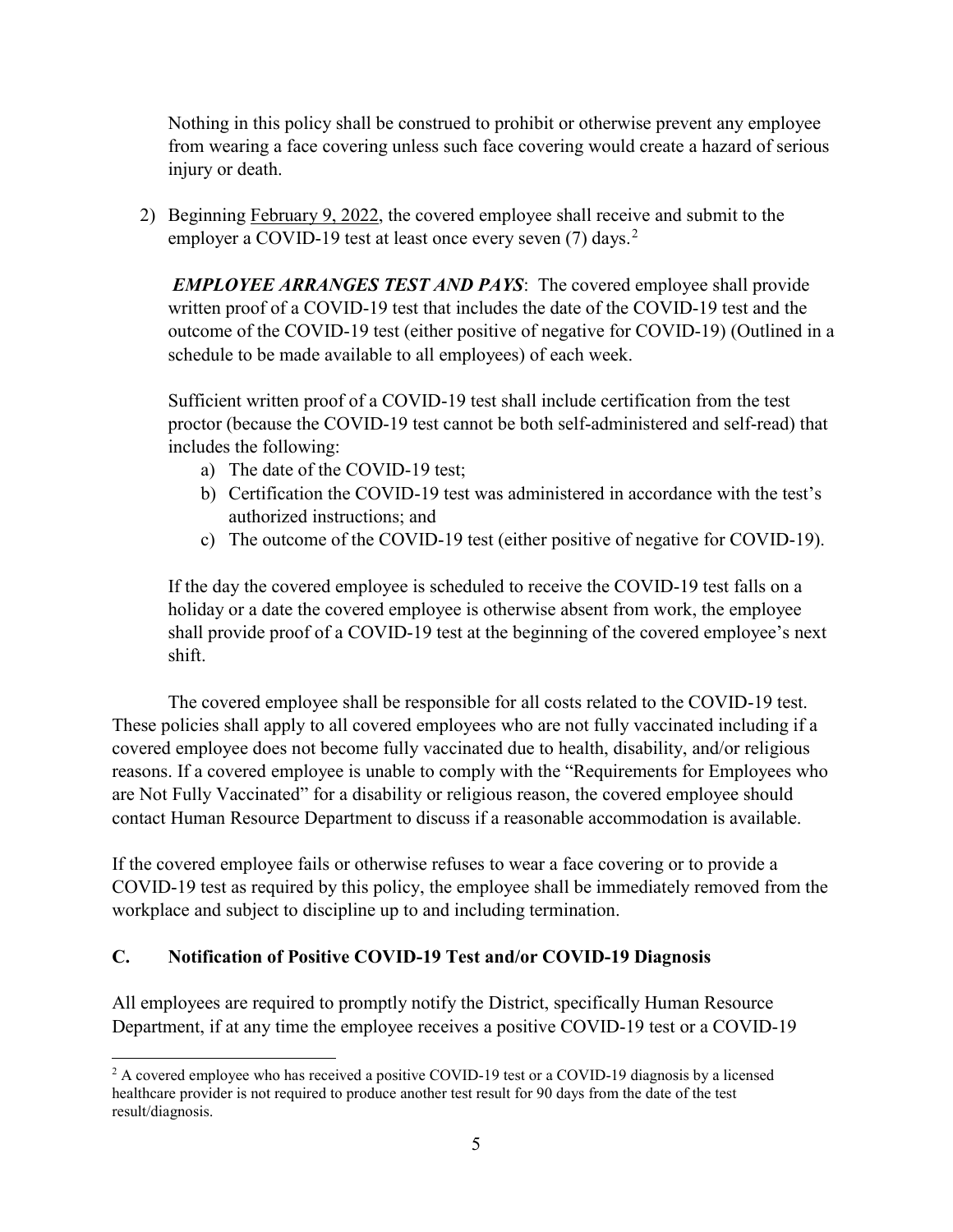diagnosis by a licensed healthcare provider. This requirement applies to all employees of the District, including those employees who do not qualify as covered employees.

If an employee receives a positive COVID-19 test or a COVID-19 diagnosis by a licensed healthcare provider, the District shall immediately remove that employee from the workplace. The employee shall not return to the workplace until the employee has met one of the following requirements:

- 1) Receives a negative result on a COVID-19 nucleic acid amplification test (NAAT) following a positive result on a COVID-19 antigen test if the employee chooses to seek a NAAT test for confirmatory testing;
- 2) Meets the return-to-work criteria in the CDC's "Isolation Guidance" information; or
- 3) Receives a recommendation to return to work from a licensed healthcare provider.

The District may, in its discretion, elect to keep an employee out for a longer period of time if such is required under the District's policy regarding quarantine/isolation and/or state and/or federal public health guidance.

### **D. Allowable Exemptions/Accommodations for Covered Employees**

This policy does not require covered employees to receive a COVID-19 vaccine. As such, it is not necessary for the District to provider medical/disability or religious exemptions from a COVID-19 vaccine requirement. If a covered employee does not become fully vaccinated from COVID-19 due to a disability, health, or religious reason, the covered employee must comply with the "Requirements for Employees who are Not Fully Vaccinated" outlined in this policy.

**If a covered employee is unable to comply with the "Requirements for Employees who are Not Fully Vaccinated" due to the covered employee's disability or the covered employee's sincerely held religious belief, the covered employee should contact Human Resource Department & Superintendent to discuss if a reasonable accommodation is available.** 

## **RECORD KEEPING AND REPORTING**

The District's custodian of confidential medical records will maintain a roster of each covered employee's vaccination status, a record of each covered employee's proof of vaccination, and a record of each COVID-19 test result for any covered employee. These records are confidential medical records and will be maintained in the covered employee's confidential medical file. These records will not be produced to anyone unless required or authorized by state or federal law. These records will be maintained at least for the duration of the OSHA ETS or as otherwise required by state or federal law.

If an employee wishes to examine and/or copy their own medical records regarding proof of COVID-19 vaccination or COVID-19 test results, the employee should make such request to the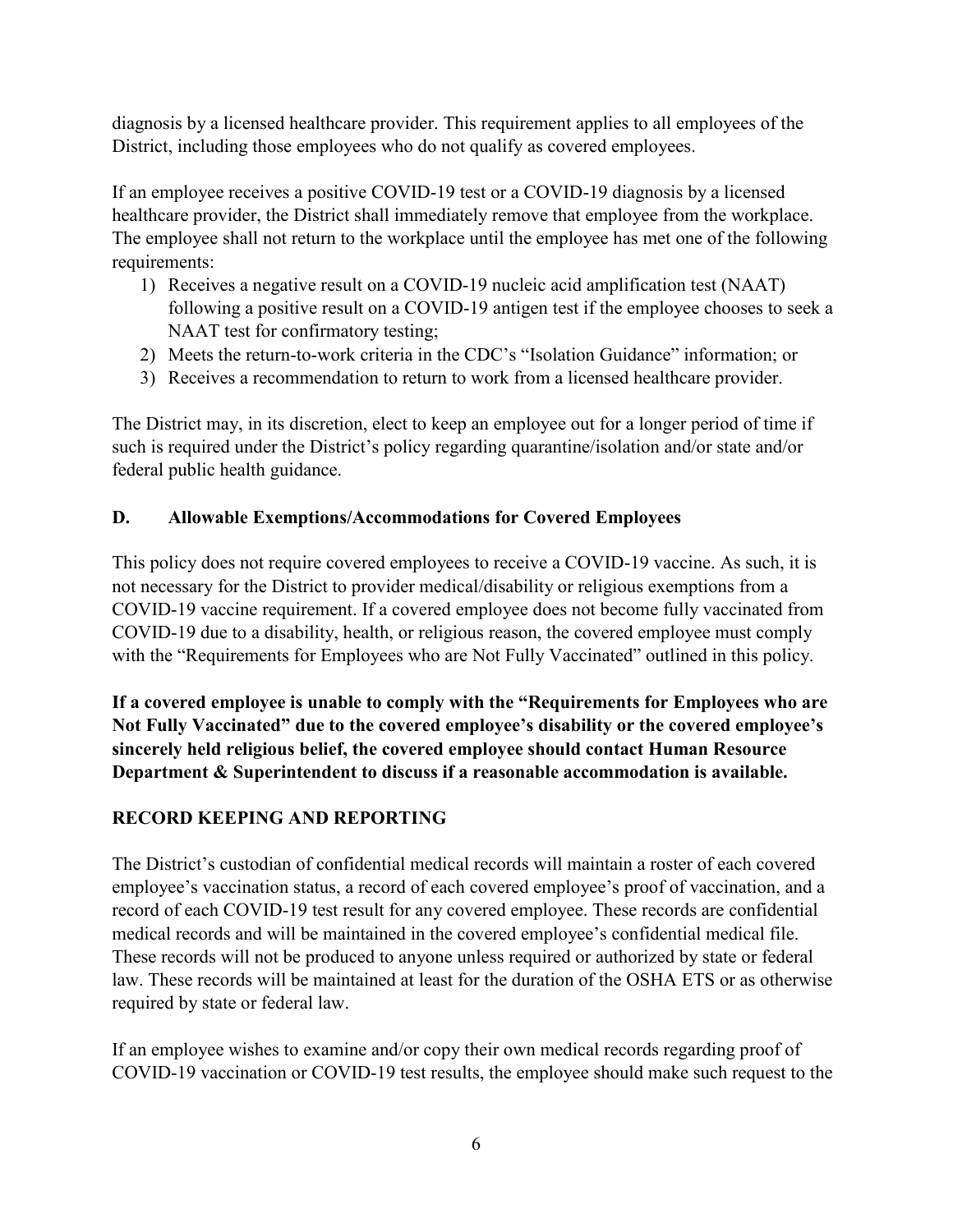District's custodian of confidential medical records, and the District shall provide those records to the employee by the end of the next business day of the request being made.

Additionally, the District shall, upon request by any employee, make available the aggregate number of fully vaccinated employees and the total number of employees at the workplace. The District must provide this information within one (1) business day of the employee's request. If an employee seeks this information, the employee should contact the District's custodian of confidential medical records.

The District shall report the following information to OSHA:

- 1) Any work-related COVID-19 fatality within eight (8) hours of the employer learning about the fatality; and
- 2) Any work-related COVID-19 in-patient hospitalization within twenty-four (24) hours of the employer learning about the in-patient hospitalization.

The District shall, upon request, provide the following information to the Assistant Secretary of Labor of Occupational Safety and Health or their designee:

- 1) A copy of this policy within four (4) business hours of the request being made;
- 2) The aggregate number of fully vaccinated employees and the total number of employees at the workplace within four (4) business hours of the request being made; and
- 3) All other records and supporting documentation related to this policy by the end of the next business day of the request being made.

# **INFORMATION FOR EMPLOYEES**

The District shall provide each employee with the following information in the employee's language and at the employee's literacy level:

- 1) A copy of this policy that include the requirements of OSHA'S ETS; and
- 2) The "Key Things to Know About Covid-19 Vaccines" documents provided by the Centers for Disease Control ("CDC"), which is attached to this policy and also available at [https://www.cdc.gov/coronavirus/2019-ncov/vaccines/keythingstoknow.html.](https://www.cdc.gov/coronavirus/2019-ncov/vaccines/keythingstoknow.html)

The District is expressly prohibited from discriminating or retaliating against an employee for reporting a work-related fatality, injury, or illness, including filing a complaint with the Occupational Safety and Health Administration. The District is further prohibited from discriminating or retaliating against an employee for exercising the employee's rights under this policy.

Any employee who fails to follow the requirements of this policy may be subject to discipline up to and including termination. Any employee who knowingly makes any false statement, representation, or certification as part of the requirements of this policy may be subject to criminal penalties pursuant to the Occupational Safety and Health Act.